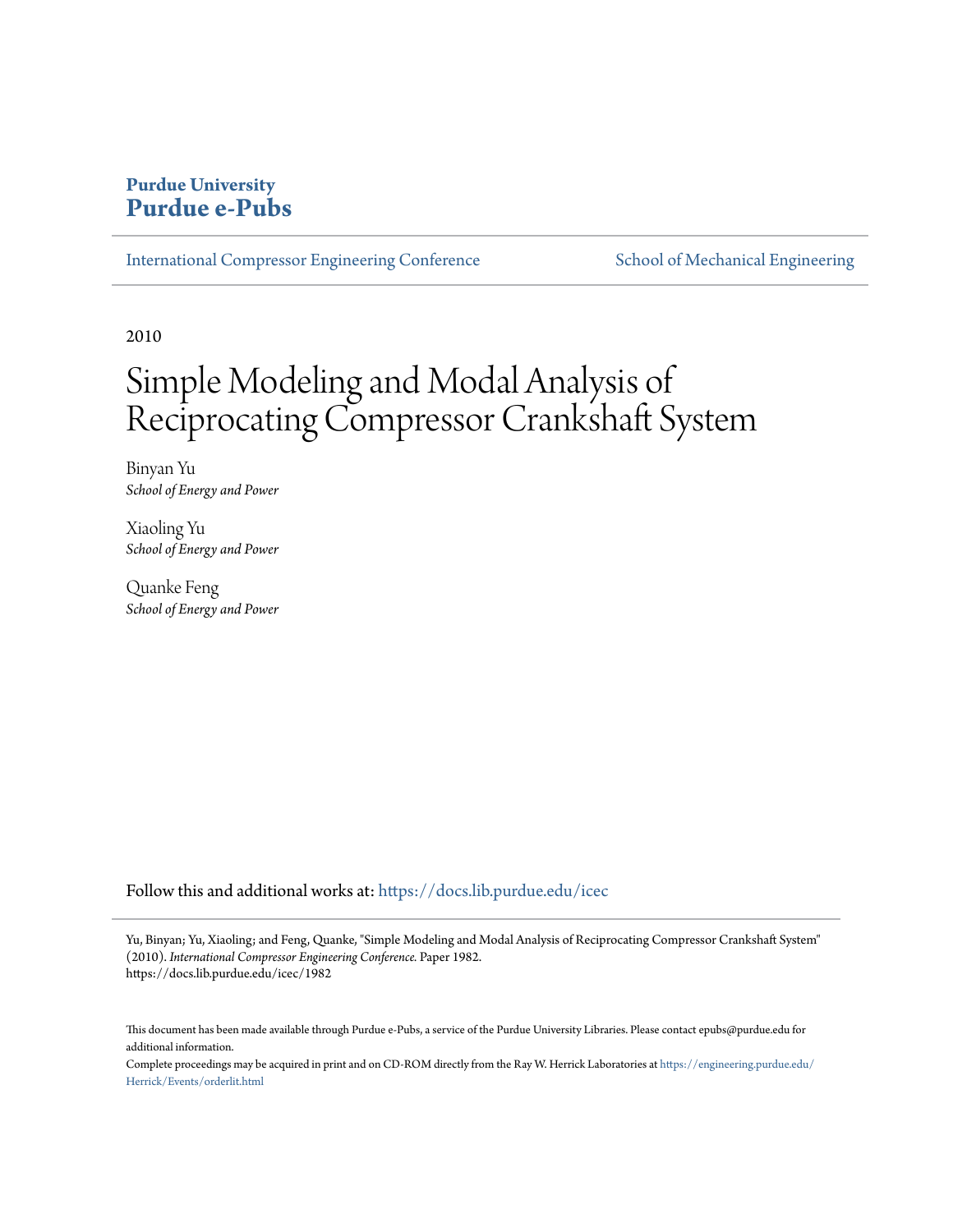# **Simple Modeling and Modal Analysis of Reciprocating Compressor Crankshaft System**

Bin-yan YU, Xiao-ling YU, Quan-ke FENG\*

School of Energy and Power, Xi'an Jiao tong University, Xi'an 710049, China

Tel (Fax): +86-029-82663783 Email: qkfeng@xjtu.edu.cn

## **ABSTRACT**

To simplify the analysis of the three-dimension vibrations of reciprocating compressor crankshaft system under working conditions, a spatial finite element model based on 3-node Timoshenko beam was proposed in this paper. The crankshaft was idealized by a set of jointed structures consisting of simple round rods and simple beam blocks, the main journal bearings were idealized by a set of linear springs and dash-pots, and the flywheel and motor were idealized by a set of masses and moments of inertia. And this model also can be used in dynamic analysis for crankshaft system in subsequent research. In practice, a 6M51 reciprocating compressor crankshaft system was modeled by this method and modal analysis by block Lanzos method which provided by ANSYS package.

# **1. INTRODUCTION**

The design of modern reciprocating compressor is required to make noise and vibration as light as possible. In order to successfully control the noise and vibration, the vibration of reciprocating compressor crankshaft which can cause vibration and noise of the compressor, and some even can destroy crankshaft bearing and crankshaft itself must be estimated and analyzed. So early in design stage, computations of natural frequencies, mode shapes, and critical speeds of crankshaft system are indispensable. Thus, an accurate model for prediction of the vibration of a crankshaft system is essential for reciprocating compressor.

Reciprocating compressor's crankshaft system vibration is a complex three-dimensional coupled vibration under running conditions, including the torsional, longitudinal and lateral vibrations. In earlier research, the equivalent model and the continuous beam model were applied to analyze the torsional or coupled torsional-axial vibration of crankshaft (Tsuda, 1969, Porter, 1968). With the progress of computer simulation technique and emergence of finite element method, spatial finite element models were introduced to estimate the vibration behavior of crankshaft. The generally used finite element models are in two categories: beam elements and solid elements. It is evident that much better results can be obtained by using the models based on solid elements (Kang and Sheen 1998). However, it is computationally expensive to simulate the motion of the operating crankshaft.

Initial, the finite element beam model was proposed by Ruhl and Booker for rotor-bearing systems (1972). Then Nelson and McVaugh (1976), Zorzi and Nelson (1977) utilized finite beam element models to formulate the dynamic equation for a linear rotor system and determine the stability and steady state responses. In order to study the vibrations of the crankshaft, Okmaura.H (1990 and 1995) proposed a finite element model based on the Euler-Bemouli beam for crankshaft, and derived the DSM(Dynamics Stiffness Matrix) in closed form from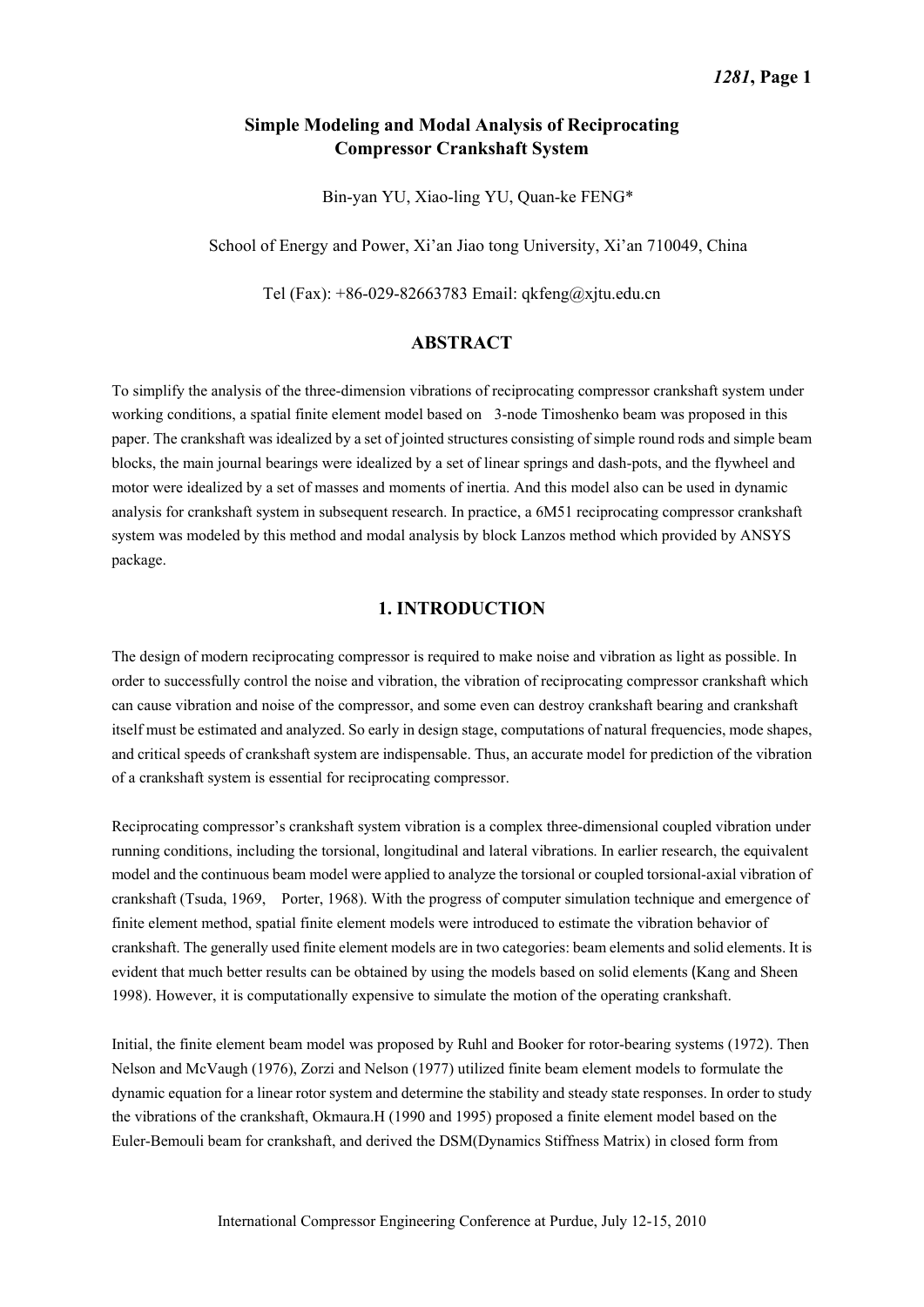TMM(Transfer Matrix Method). And in practice, they have calculated a single crank, three-cylinder in-line, four-cylinder in-line and V-6 crankshafts' bending and axial three-dimensional vibration.

As the Euler-Bemouli beam neglected the shear deformation and rotational inertia effects, a number of Timoshenko beam finite element which considering the shear deformation and rotational inertia effects have been proposed in the literature (Kapur, 1966, Severn, 1970, Davis and Henshell, 1972). And Thomas et *al*. (1973) proposed a new Timshenko element beam which has three degrees of freedom at each of two nodes, and this element has good rate of convergence, and for the analysis of simple structures in which shear and rotary inertia are particularly important, this element will give a better rate of convergence. Vebil Yildirim and Erhan Kiral (2000) compared the calculated results of the Euler-Bemouli beam with Timoshenko beam, the results showed that to determine a more satisfactory result in the analysis of free vibration and forced vibration of the thinner component beam, the shear deformation and rotational inertia must be considered. Smaili (1994) proposed a new finite element model involving a new scheme for modeling the stiffness and damping properties of the journal bearings, and the natural frequencies of the crankshaft of a four in-line cylinder engine are determined.

In this paper, a finite element model was proposed by using a 3-node spatial element based on Timoshenko beam theory which provided by ANSYS package for modal analysis of crankshaft. The crankshaft was idealized by a set of simple round and block beams. The flywheel and motor were idealized by a set of masses and moments of inertia. The main journal bearings were idealized by a set of linear spring and dash-pots. And in practice the natural frequencies and mode shapes were calculated by the finite element method of a 6M51 reciprocating compressor crankshaft system. And this model also can be used in dynamic analysis for crankshaft system in subsequent research.

# **2. MODELING**

#### **2.1 Crankshaft**

Crankshaft is considered to be a set of rigidly jointed structures consisting of crankjournals crankpins and crankarms. The crankjournals and crankpins of each throw were idealized by rods of diameters  $D_j$  and  $D_p$  and lengths  $L_j$  and  $L_p$ , as shown in Figure 1. Here  $D_j$  and  $D_p$  were as equal to their original diameters, while  $L_j$  and  $L_p$ were equal to the length of the original journal together with the thickness of the crankarm H in accordance with Wlisno and Okmauar (1990). The crankarms was idealized by blocks, which dimensions were equal to the original dimensions so as to keep their centers of gravity, masses, moments and stiffness of the same.



Figure 1: Sketch of the computing modal of crankshaft

International Compressor Engineering Conference at Purdue, July 12-15, 2010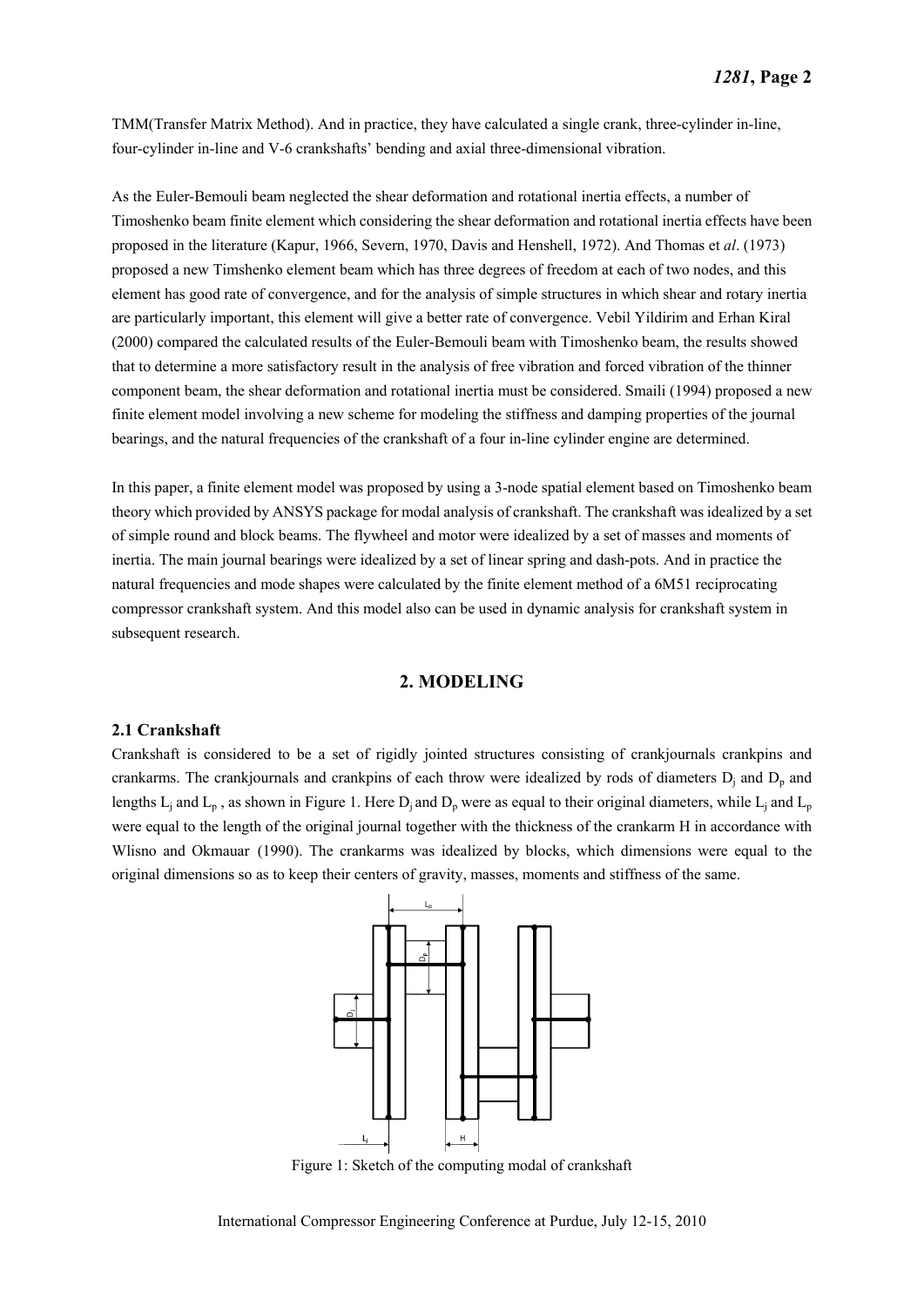#### **2.2 Flywheel and Motor**

The flywheel and motor were idealized by a set of masses and moments of inertia about three orthogonal axes attached at their original centers of gravity.

#### **2.3 Crankshaft Main Bearings**

To take account of oil film pressure of each main bearing (journal bearings), we idealized a set of linear springs and dashpots in the vertical and horizontal directions attached to the crankjournal axis.

#### **2.4 Reciprocating Masses**

The reciprocating masses consist of the masses of the piston, connecting rod, piston rod and crosshead. To take account of the mean kinetic energy that would be in duce by the reciprocating masses under running conditions, one quarter of the total reciprocating masses were attached at the two crankpin ends.

## **3. ANALYSIS**

ANSYS provide element Beam189 is based on quadratic 3-node Timoshenko beam theory which includes shear-deformation effects. It is an element including shear deformation and rotary inertia effects and suitable for analyzing slender to moderately stubby and thick beam structures. The element is a quadratic three-node beam element in 3-D (as in Figure.2).



Figure 2: 3-node Timoshenko beam element

With default settings, six degrees of freedom (DOF) occur at each node; these include translations in the x, y, and z directions and rotations about the x, y, and z directions. An optional seventh DOF (warping magnitude) is available, the DOF are defined by

$$
\{q\} = [u, v, w, \theta_x, \theta_y, \theta_z, warp]^T
$$
\n(1)

The shape function is

$$
N_{i} = \frac{1}{2}\eta \, (\eta - 1), N_{j} = \frac{1}{2}\eta \, (\eta + 1), N_{k} = 1 - \eta^{2}
$$
 (2)

Where  $\eta$  the nature coordinate (-1< $\eta$ <1). Then the displacement of point p is related to the element nodal displacement  $q_i$ ,  $q_j$  and  $q_k$  by

International Compressor Engineering Conference at Purdue, July 12-15, 2010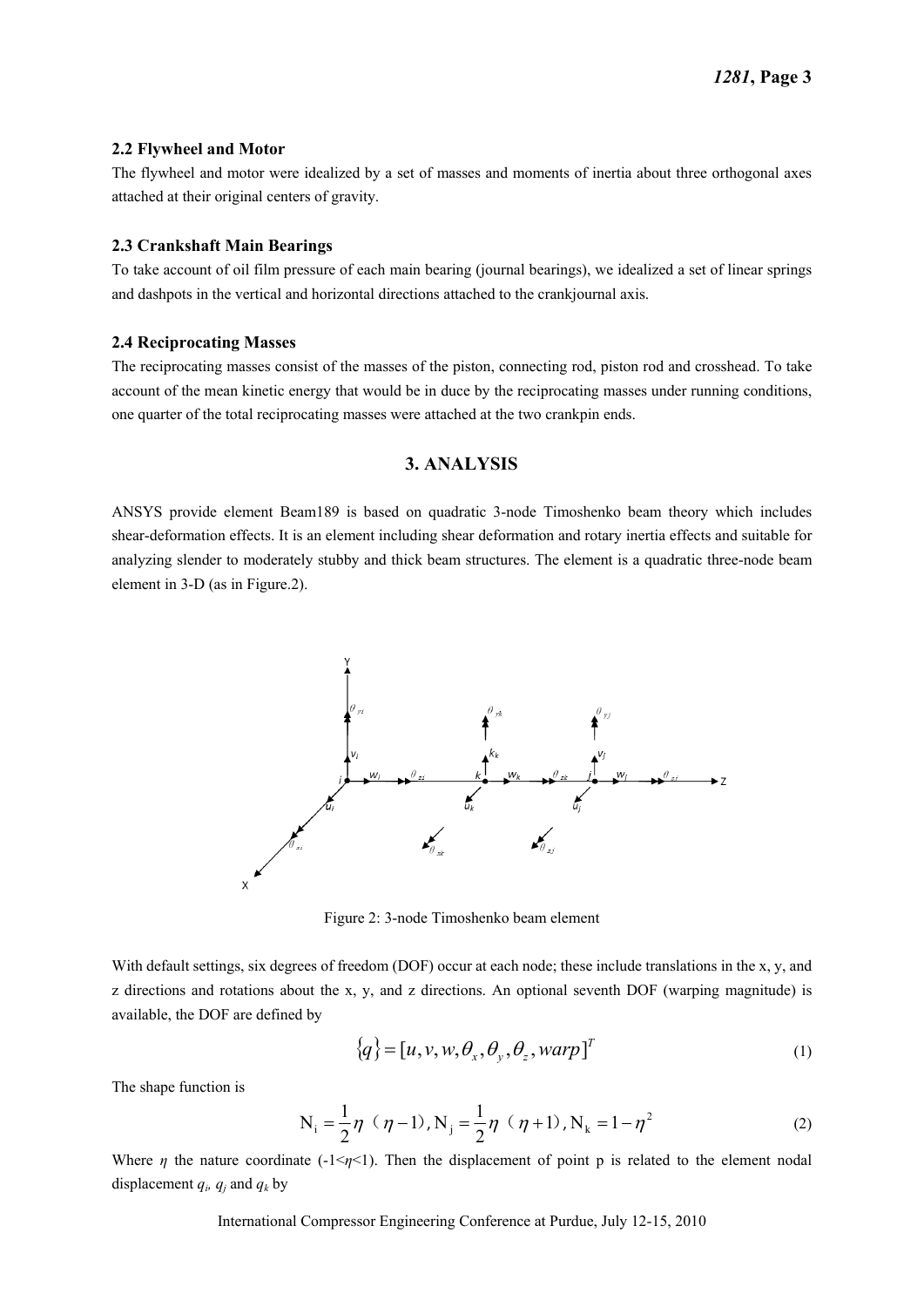$$
q_p = N_i \cdot q_i + N_j \cdot q_j + N_k \cdot q_k \tag{3}
$$

 $q_i$ ,  $q_j$  and  $q_k$  is the vector of displacement at nodes i, j, and k respectively.

The motion equations of crankshaft are first discredited by the standard finite element technique as

$$
[M]\{\ddot{q}\} + [C]\{\dot{q}\} + [K]\{q\} = [f]
$$
\n(4)

where {*q*} is the vector of displacements, [*f*] is the vector of externally applied forces, and [*M*], [*C*] and [*K*] are mass, damping and stiffness matrices respectively.

In order to determine natural frequencies or the eigenvalues of the system, omission of the damping and external force terms from the equation of the system leads to

$$
[M]\{\ddot{q}\} + [K]\{q\} = \{0\}
$$
\n(5)

Assumed the solution can be separated to the amplitude and a time function, we substituted

$$
\{q\} = \{Q\}\sin(\omega_n t + \varphi) \tag{6}
$$

into Equation (5) , we can derive the flowing equation:

$$
([K] - \omega_n^2[M])\{Q\} = \{0\}
$$
\n(7)

Since Equation (6) is not the standard form for the eigenvalue and eigenvector problems, we can premultiply [*M*]' both side of the Equation (6), we can derive the flowing equation:

$$
([S] - \lambda[I])\{Q\} = \{0\}
$$
\n(8)

where  $[S]=[M'][K]$ , called system matrix. In order that  ${O}$  has a value not equal to zero, the following condition must be satisfied:

$$
\det([S] - \lambda[I]) = 0 \tag{9}
$$

Solving this equation for  $\lambda$ , we obtain the eigenvalue  $\lambda_n = i\omega_n$  of each mode of vibration of the system. So the vibration problem transform into the eigenvalue problem. In this paper, we utilized block Lanczos method which offered by ANSYS package to determine the eigenvalue of the Equation (9). Block Lanczos method performed with a block of vectors which is used by the block Lanczos method. It is powerful when searching for eigenvector.

The mode shapes can be calculated by substituting the  $\lambda_n$  back into Equation (8) and solving for  $\{Q\}$  in the normalized form.

# **4. APPLICATION**

A 6M51 reciprocating compressor crankshaft is modeled by the proposed 3-node Timoshenko beam, in which the crankshaft is meshed into 136 beams element, the journals is meshed into 16 linear springs and dashpots element, the reciprocating masses, motor and flywheel is meshed into 14 masses element (as in Figure 3, dimensions of member elements, mass and moments of inertia shown in Table 1 ). These models were analyzed by using the block Lanczos method provided by ANSYS package. The calculated results of the first eight orders natural frequencies and the mode of vibration are listed in Table 2, the expression "L" refers to the lateral vibration and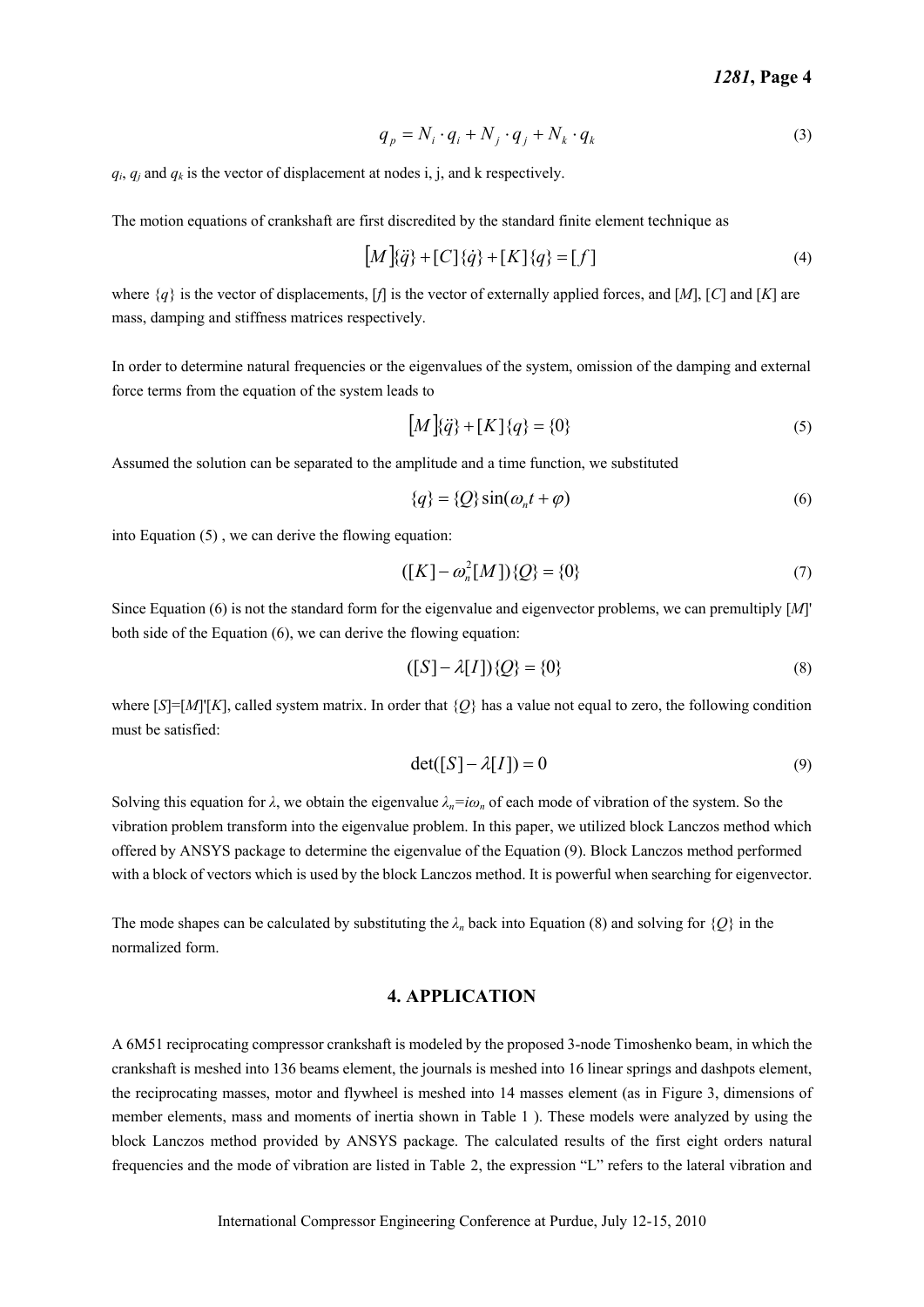"T" refers to torsional vibration. The first eight orders calculated mode shapes of the crankshaft were shown in Figure 4.





Table 1: Dimensions of member elements (a) and mass and moments of inertia (b) for 6M51 crankshaft system

| Parts                       | <b>Number</b>                                                     | <b>Type</b>  | <b>Real Constant</b>      | Dimension (mm)          |
|-----------------------------|-------------------------------------------------------------------|--------------|---------------------------|-------------------------|
| Journal                     | 1, 7, 9, 15, 17, 23                                               | Beam<br>189  |                           | $393\times$ $\Phi$ 320  |
| Crank pin                   | 3, 5, 11, 13, 19 22                                               |              | <b>DENS=7850</b>          | $565 \times \Phi$ 320   |
| Crank arm                   | 2, 4, 6, 10, 12, 14, 18, 20, 22                                   |              | kg/m <sup>3</sup>         | $750\times410\times165$ |
| Connection                  | 8, 16                                                             |              | $EX=2.1e11$<br>$PRXY=0.3$ | 840×Ф398                |
| shaft                       | 24                                                                |              |                           | $1515 \times \Phi$ 320  |
| <b>Motor</b> shaft          | 25                                                                |              |                           | $3944 \times \Phi 400$  |
| <b>Idealized</b><br>journal | 26, 27, 28, 29, 30, 31, 32, 33,<br>34, 35, 36, 37, 38, 39, 40, 41 | Combin<br>14 | K=1e9 N $\prime$ m        | Null                    |

|--|

| (b)                         |           |                               |      |      |  |  |  |
|-----------------------------|-----------|-------------------------------|------|------|--|--|--|
|                             | Mass (kg) | Moment of inertia ( $kg·m2$ ) |      |      |  |  |  |
| <b>Parts</b>                |           | Ix                            | Iy   | Iz   |  |  |  |
| <b>Reciprocating masses</b> | 592       | Null                          |      |      |  |  |  |
| <b>Flywheel</b>             | 1460      | 355                           | 355  | 710  |  |  |  |
| Motor                       | 19500     | 4375                          | 4375 | 8750 |  |  |  |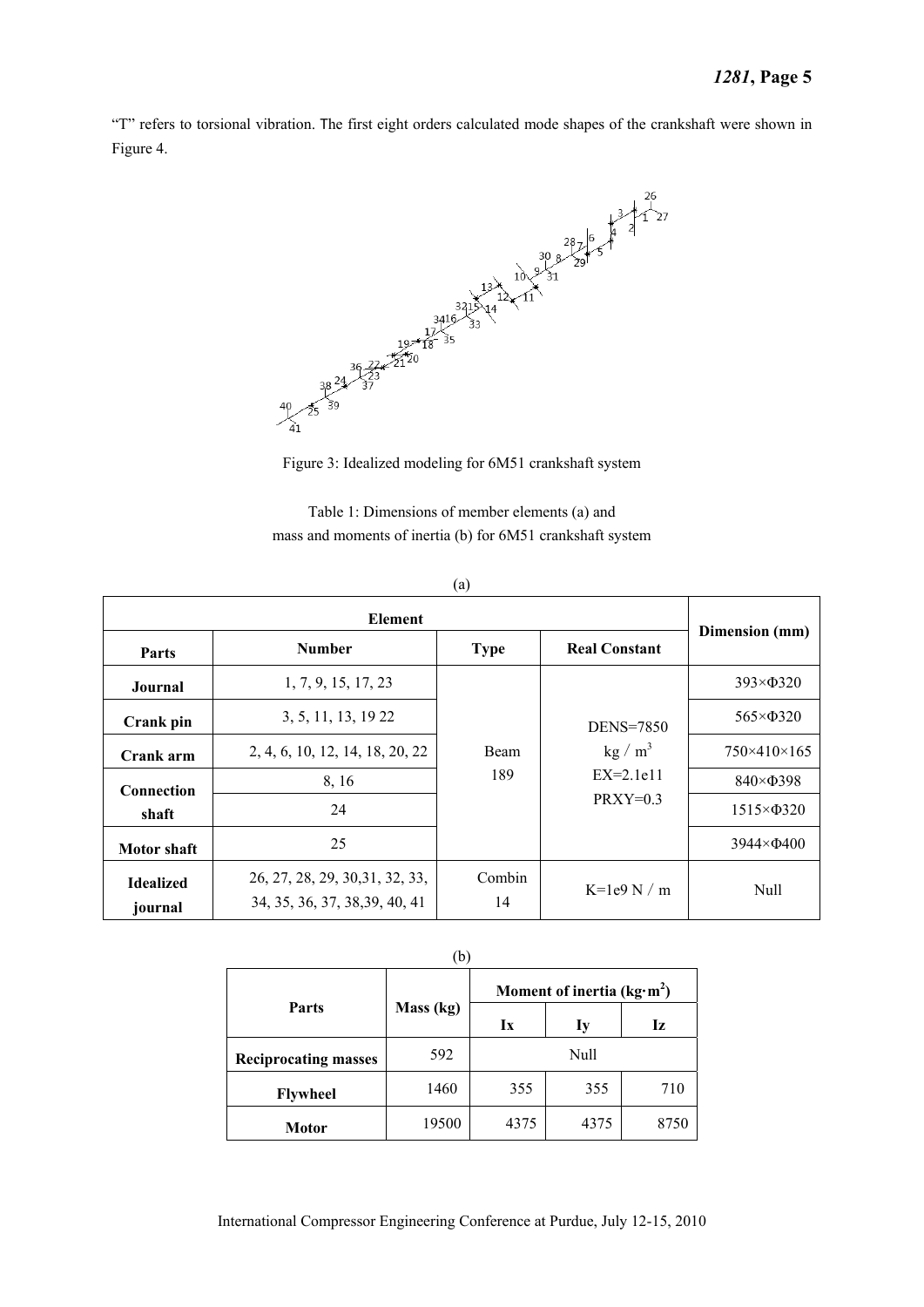| Mode | <b>Calculated Natural</b><br><b>Frequency (Hz)</b> | <b>Mode of Vibration</b> |
|------|----------------------------------------------------|--------------------------|
| 1st  | 24.014                                             | L                        |
| 2nd  | 28.182                                             | T                        |
| 3rd  | 47.653                                             | L                        |
| 4th  | 50.940                                             | L                        |
| 5th  | 51.538                                             | L                        |
| 6th  | 54.572                                             | T & L                    |
| 7th  | 58.980                                             | L                        |
| 8th  | 60.319                                             |                          |

Table 2: First eight calculated natural frequencies of 6M51 crankshaft





## **5. Conclusion**

A simple model and analysis procedure was proposed in this paper for three-dimensional vibrations of reciprocating compressor crankshaft system, which is very simple and the implementation of simulation is computationally effective. It is competent for the vibration analysis of the crankshaft system of reciprocating compressor. It provides a useful tool for the vibration analysis and the design of crankshaft system. And in

International Compressor Engineering Conference at Purdue, July 12-15, 2010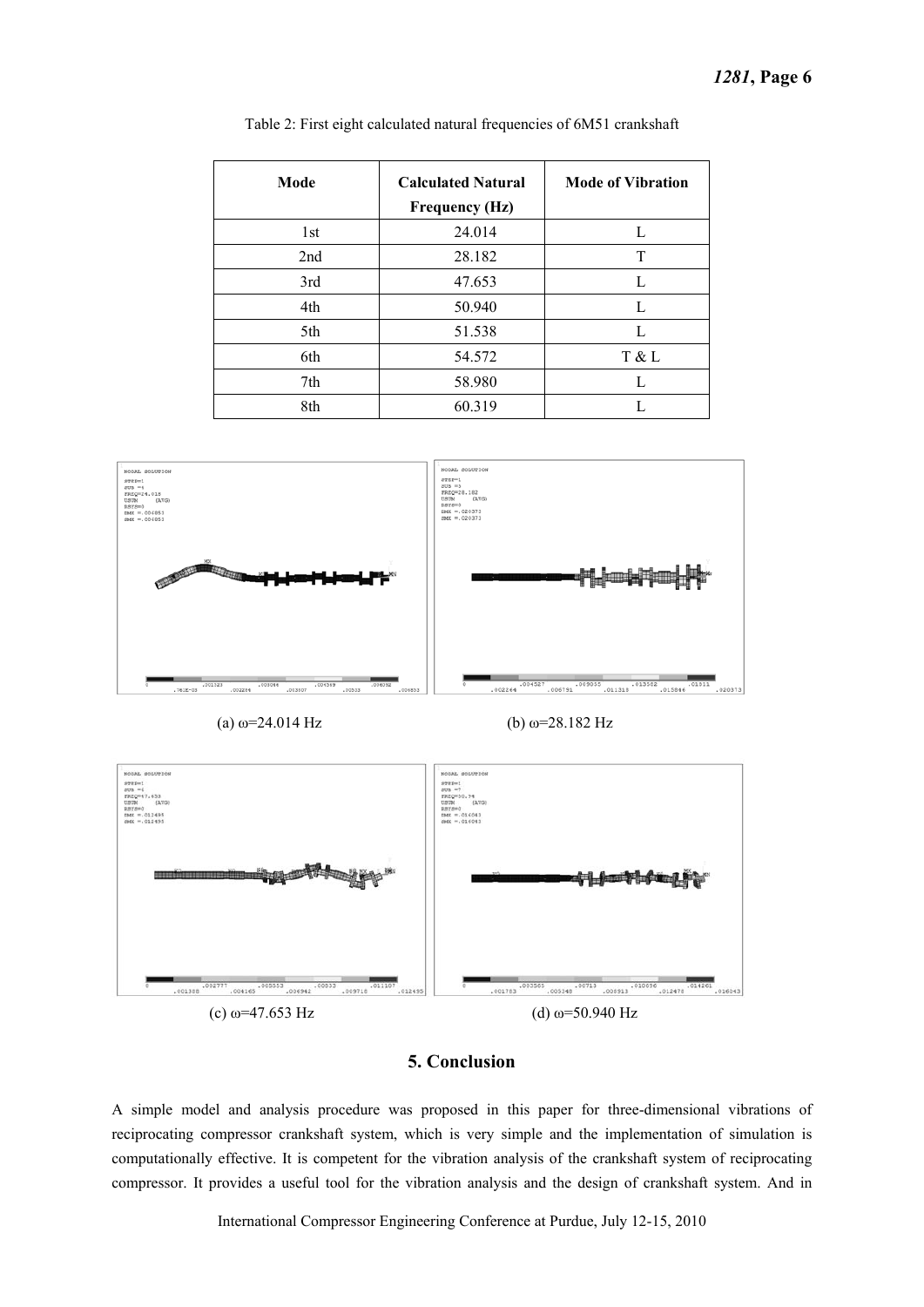practice, the nature frequencies and mode shapes of a 6M51 reciprocating compressor crankshaft system was calculated by this model and analysis procedure which provide by ANSYS package. The proposed model also can be implemented in dynamic analysis for crankshaft system in subsequent research.



(g)  $\omega$ =58.980 Hz (h)  $\omega$ =60.319 Hz

Figure 4 (a-h): First eight orders calculated modes of 6M51 crankshaft

#### **References**

- Davis K. and Henshell R D., 1972, A Timoshenko beam element [J]. *Journal of Sound and Vibration*, vol. 22: p. 475-487.
- Kang Y. and Sheen G J., 1998, Modal analyses and experiments for engine crankshaft [J]. *Journal of Sound and Vibration*, vol. 214, no.3: p. 413-430.
- Kapur K K., 1966, Vibrations of a Timoshenko beam, using finite element approach [J]. *Journal of the Acoustical Society of America*, vol. 40: p. 1058-1063.
- Nelson H D. and Mc Vaugh J M., 1976, The dynamics of rotor- bearing systems using finite elements [J]. *ASME Journal of Engineering for Industry*, vol. 98: p. 593-600.
- Okamura H. and Shinno A., 1990,Dynamic stiffness matrix approach to the analysis of threedimensional vibrations of automobile engine crankshafts. Part 1: Background and application to free vibrations [J]. *ASME Noise Control and Acoustics Division*, vol. 9: p. 47-58.